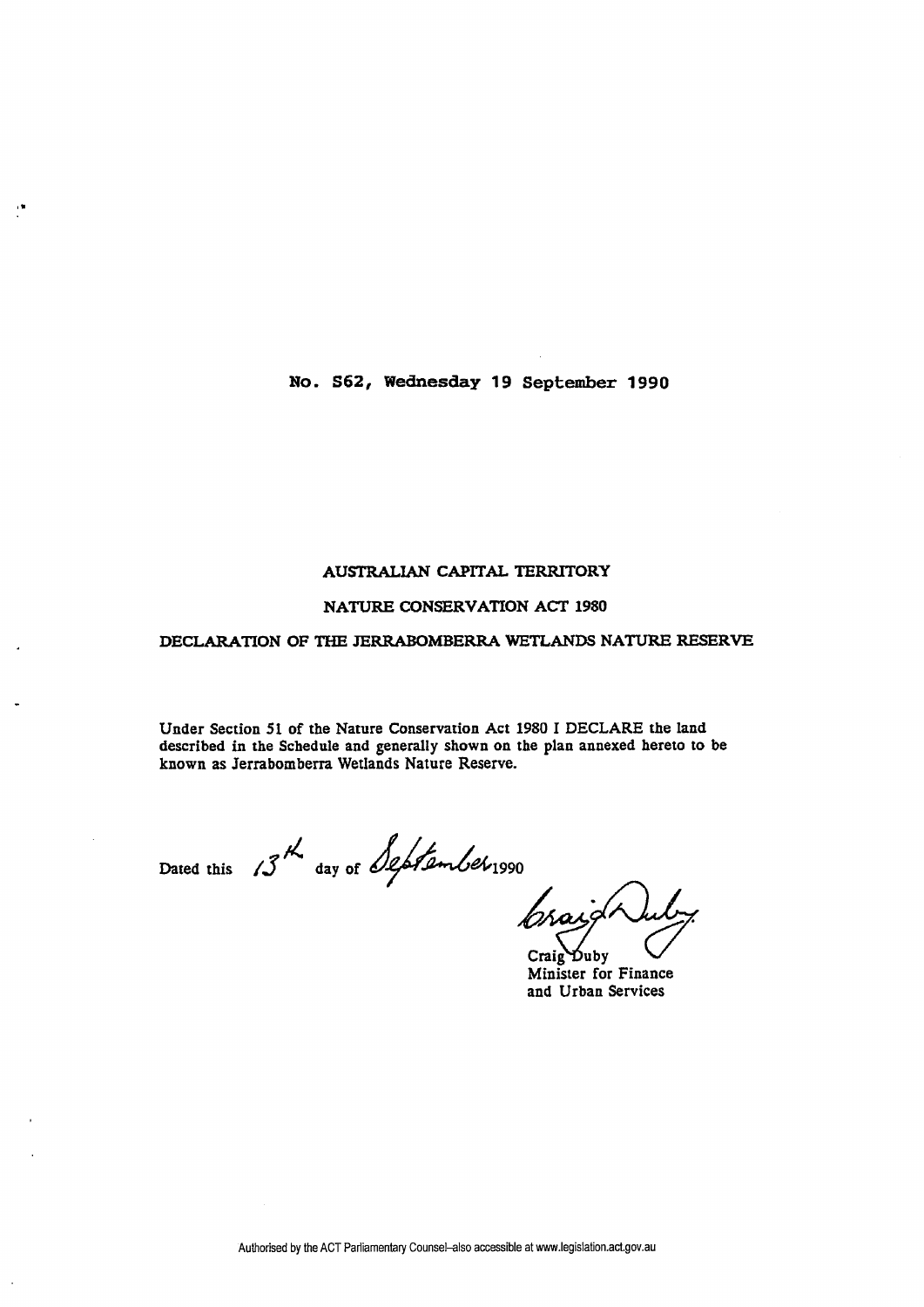This is the schedule referred to in the declaration of the Jerrabomberra Nature Reserve made by the Minister for Finance and Urban Services under the Nature Conservation Act **1980** on the **/3\*'day** of *<u>September</u>* 

## JERRABOMBERRA WETLANDS NATURE RESERVE

All that piece of land in Canberra Central District Australian Capital Territory within the Divisions of Campbell Barton Kingston and Fyshwick containing an area of **174** hectares mdre or less commencing at Australian Capital Territory Adjusted Grid Co-ordinate **212944.32** metres East **601361.77** metres North being a point **220** degrees **43** minutes **50** seconds **752.04** metres from the Russell Trigonometrical Station and being a point on a line **5** metres north of and parallel to the right bank of the Molonglo River thence by lines bearing successively **156** degrees **56** minutes **20** seconds **83.44** metres **209** degrees 33 minutes **50**  seconds **751.90** metres and **188** degrees 11 minutes **10** seconds **108.3** metres to its intersection with the left bank of Jerrabomberra Creek thence generally southeasterly by the aforesaid bank to Australian Capital Territory Adjusted Grid Co-ordinate 212861 metres East 600375 metres North thence by lines bearing successiveIy **170** degrees **54** minutes **30** seconds **25.32** metres **100** degrees 55 minutes **30** seconds **96.04**  metres **96** degrees **42** minutes **30** seconds **80.45** metres and **188** degrees **35** minutes **160.475** metres to its intersection with a northern side of Newcastle Street thence easterly and southeasterly by the northern and northeastern sides of Newcastle Street being lines bearing 97 degrees **36** minutes 50 seconds **113.105** metres **118.495** metres of the arc of a circle of radius **424.29** metres the chord of which lies southwest of the arc and bears **105** degrees **37** minutes **118.11** metres and a line bearing **113** degrees **37** minntes **645.77** metres thence by lines bearing successively **29** degrees **50** minutes **23.80** metres 33 degrees 3 minutes 40 seconds **67.715** metres and **30** degrfes **34** minutes **44.875** metres to its intersection with a western side of Dairy Road thence generally northerly and northeasterly by western and northwestern sides of the aforesaid road being lines bearing successively **355** degrees **15** minutes **40** seconds **344.93** metres **19** degrees **23** minutes 40 seconds **455.92** metres **39** degrees **59** minutes **40** seconds **53.7** metres **52** degrees 2 minutes 10 seconds **453.64** metres **104.69** metres of the arc of a circle radius **1000** metres the chord of which lies to the southeast of the arc and bears 55 degrees 2 minutes **104.645** metres and **a** line bearing **58** degrees 2 minutes **1.23** metres to its intersection with a northern corner of Block 2 Section **67** Division of Fyshwick as delineated on plan catalogued in the Office of the Australian Surveying and Land Information Group as **CSD2144-6006** thence by a line bearing **277** degrees **1** minute 20 seconds for about **45.5** metres to its seconds for about 165.47 metres to Australian Capital Territory Adjusted Grid Co-ordinate 214338 metres East **601245** meires North being a point on a line **5** metres north of and parallel to the right bank of the Molonglo River thence generally westerly by the aforesaid parallel line to its intersection with a southern boundary of Block 8 Section **118** Division of Campbell as delineated on plan catalogued in the Office of the Australian Surveying and Land Information Group as **CSE2136-6012** thence generally westerly by the aforesaid boundary to its intersection with a line **5** metres north of and parallel to the right bank of the Molonglo River thence generally westerly by the aforesaid parallel line to its intersection with a southern boundary of the aforesaid Block 8 Section **118** Division of CampbeII as delineated on plan catalogued in the Office of the Australian Surveying and Land Information Group as **CSD2128-6012** thence generally westerly by the aforesaid boundary to its intersection with a line 5 metres to the north of and parallel to the right bank of the MolongIo River and thence generally westerly by the aforesaid parallel line to the point of commencement.